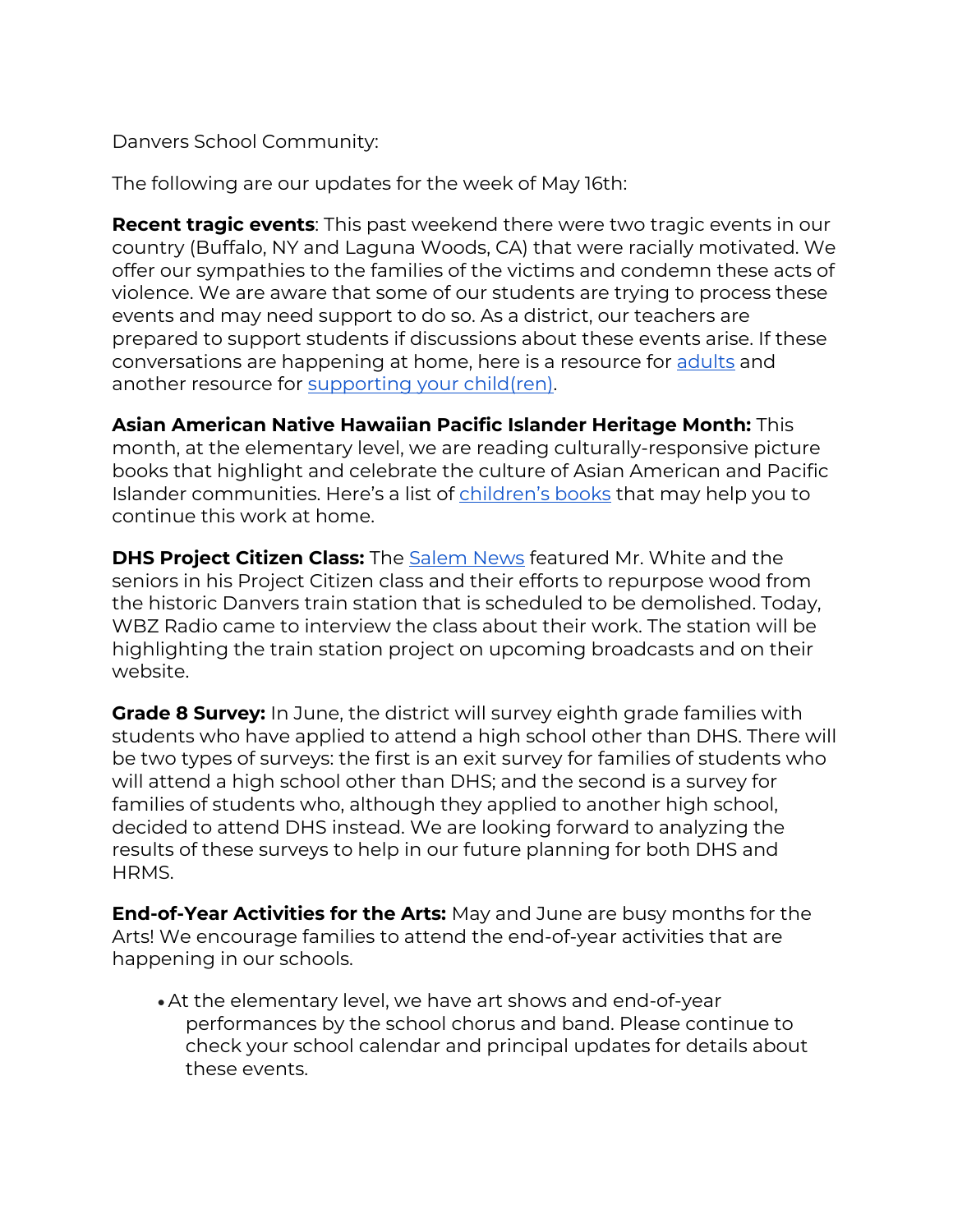- On Thursday night, during the Art Show at Highlands School, families will have the opportunity to participate with their students in the **Kindness Rocks Mural Project** designed to spread awareness about cultivating important conversations about mental health. Thank you to Kris Smith for organizing this project!
- The Holten-Richmond Middle School's Theater Organization will present their spring show on May 31st and June 1st. The school's combined chorus and band concerts will take place during the first days of June. Please check the HRMS Caregiver Updates for specific details on the performances.
- At Danvers High School, the Danvers High School Academy Theatre Society is performing *Seussical, The Musical*. Seussical is a musical comedy based on the stories written by Dr. Seuss. The show is familyfriendly and runs approximately 1 hour and 45 minutes with a 15 minute intermission. The shows are Thursday, May 26th at 7 pm; Friday, May 27th at 7 pm; and Saturday, May 28th at 2 pm and 7 pm. Tickets can be purchased either at the door or online at [TicketStage.com. G](https://www.ticketstage.com/T/DHS)eneral admission tickets are \$18 for adults and \$15 for students and seniors.

**Healing & Unity Experience (HUE):** DanversCARES and The Danvers Human Rights and Inclusion Committee are hosting this event on June 4th from 10 am to 2 pm at Danvers High School. The event is designed to bring our community together with activities, entertainment, and food. Learn more at [www.DanversCARES.org/HUE. The](https://danverscares.org/HUE/) first 300 people who register will get free food when they participate.

**Danvers Recreation Summer Programs:** Summer will be here soon! Don't miss out on the exciting [programs](https://issuu.com/danversrecreation/docs/summer_program_grid) that are being offered by Danvers Recreation! Danvers Public Schools is partnering with Danvers Recreation for 6 weeks of the Falcons program. We will enhance the program with morning project-based learning sessions for rising first through eighth graders. Take advantage of their Early Bird Registration special: \$10.00 discount per program if you register before June 1.

**COVID**: We have seen an increase in COVID cases since April vacation. Please know that students and staff are welcome to wear masks and that extra masks are available in all of our schools. It is important to continue to monitor your child for symptoms and to keep them home if they are not feeling well.

As always, if you have any questions or concerns, please reach out to the principal of the school your child(ren) attends or contact the Central Office.